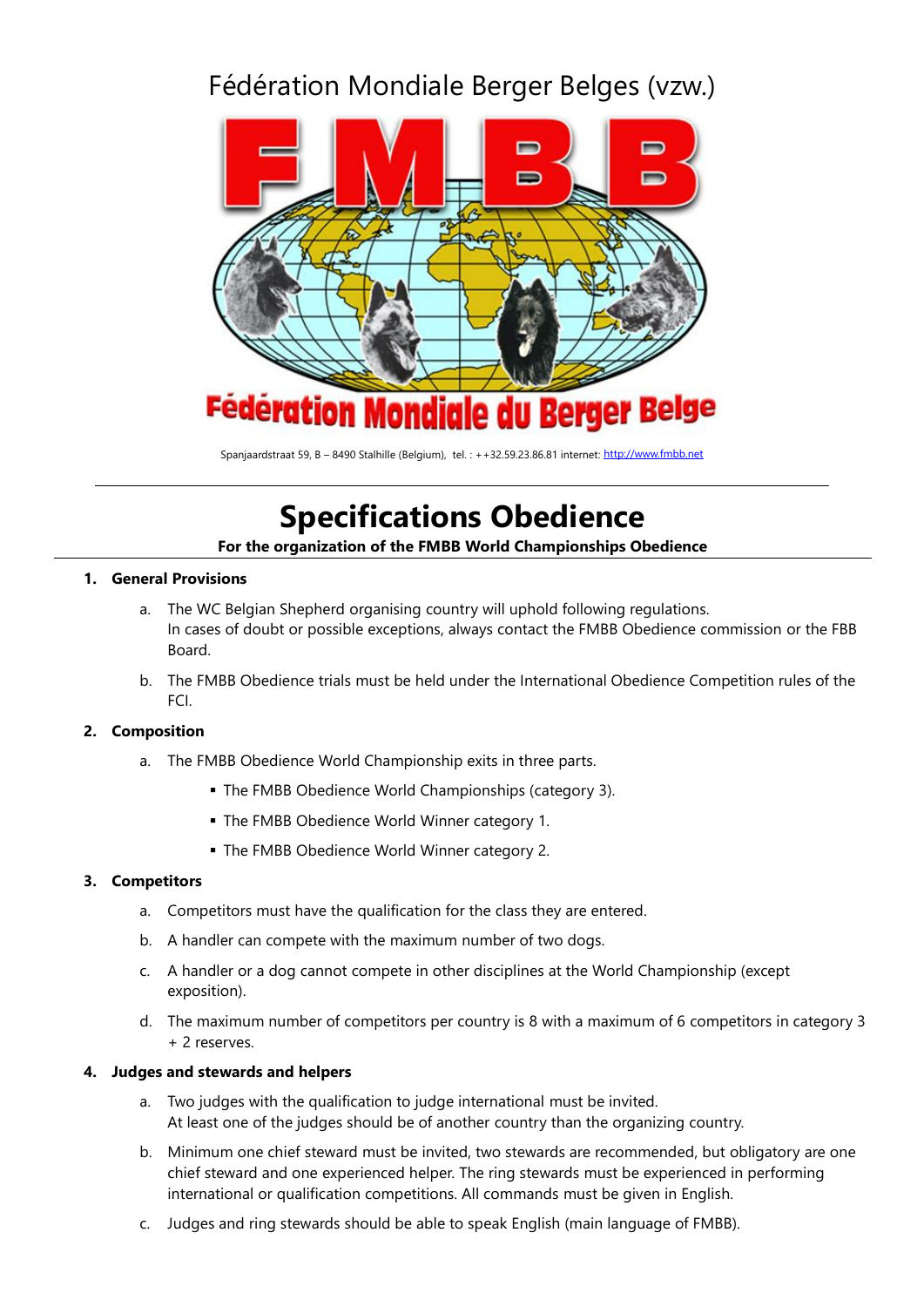- d. All other helpers must be organized by the organization, ring helpers in agreement with the Chief Steward.
- **e.** If the number of competitors is more than 25 in one class, it is recommended to invite more judges and ring stewards. In this case general regulation must be followed (8 Judges and Helpers

#### **5. Competition field**

- a. The competition ground must be grass or artificial grass if outside, an acceptable floor or artificial grass, if it will be held indoor. The underground should be flat and, in such condition, that there will be no danger for handler nor dog.
- b. The minimum size of the ring is written in the FCI rules. In addition, there should be enough space to prepare the dog without disturbance by spectators or e.g. free running dogs
- c. If there are more than 25 competitors in one or more of the classes, a second ring is needed.
- d. The competition field must be measured, prepared and marked exactly.

#### **6. Equipment**

- a. All equipment must fit the FCI rules.
- b. Enough equipment for all classes must be available. Dumbbells should be new and must be available in three sizes; the wooden article for the send exercise must be new for each competitor. The equipment must be organized by the Chief Steward and must be approved by the Obedience commission.
- c. If a second ring is needed the equipment must be available twice.

#### **7. Performance of competition**

- a. All start numbers must be drawn by lottery. Competitors with two dogs are to be considered if both dogs are in the same class.
- b. The competition is to be held in the following way:
	- Each class is held over two days.
	- **.** First day all competitors are doing one trial, second day is held as a final with the maximum of 20 starters. If there are less than 20 starters, all starters in this class are competing two times despite the result of the first trial.
	- . The lower classes (1 and 2) are held at the same day, the highest class (3) at another day, so 4 days are needed for the Obedience competition.
- c. Individual competition
	- To find out a ranking, points out of both trials have to be added. The best 3 competitors in each class have to be awarded. In class 3 they are getting FMBB medals, the lower classes are getting awards from the organizer.
- d. Team competition
	- **•** The total points from the best three in category 3 per country makes the result for the team competition.

# **8. Trials and training**

- a. The plan of the ring, the heelwork and the order of exercises for the first day of completion have to be published two weeks before the competition at the organizers homepage and have to be sent at the same time by e-mail to the team leaders. It is highly recommended to publish also the used equipment.
- b. The plan, heelwork and order for the finals must be published after the first day competition.
- c. Training must be organized for all competitors. 5 minutes per competitor are recommended. The training must be held on the day before the first competition day of the class.
- d. d) The equipment used in the competition has to be prepared; also, the ring has to be prepared for the class.